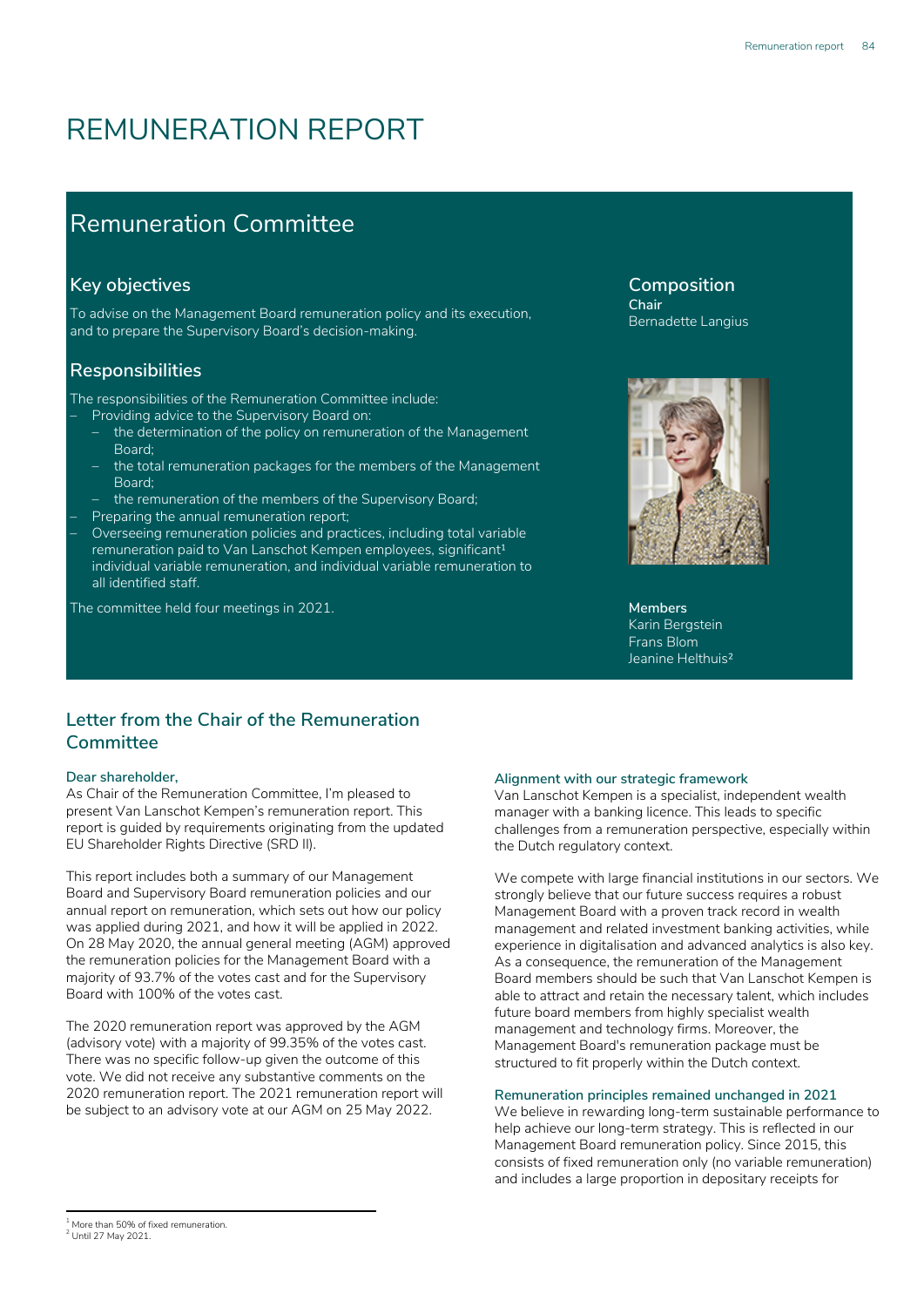shares (hereinafter: shares), with a five-year lock-up period, in combination with share ownership guidelines. $^3$  This creates a strong focus on long-term value creation.

In compliance with the law under which SRD II has been implemented in the Netherlands, certain textual additions have been made to the Management and Supervisory Board remuneration policy to explain our remuneration approach. These were approved at our 2020 AGM. The remuneration structure for the Management and Supervisory Boards remained unchanged in 2021.

#### **Total remuneration in 2021**

We review total remuneration for the Management Board periodically, taking into account internal and external perspectives. When adopting the Management Board remuneration package, we consider pay ratios within the company and remuneration policies in place across the wider workforce. Moreover, the Remuneration Committee takes note of individual Management Board members' views regarding the amount and structure of their own remuneration.

In line with the Management Board remuneration policy approved by shareholders, the Supervisory Board indexed the fixed remuneration of the members of the Management Board. The indexation was applied on 1 January and 1 October 2021, in line with the wider workforce. The indexation amounted to 0.75% in January and 0.49% in October, and was maximised by the derived Consumer Price Index (CPI) applicable over 2020.

For more information about the Management Board's remuneration package and pay ratios, see "Remuneration of the Management Board in 2021" on page 88.

#### **Performance management**

The Supervisory Board assesses and challenges the performance of the Management Board based on a set of financial and non-financial key performance indicators (KPIs). These KPIs are strongly aligned with KPIs for the rest of the organisation, and reflect both the interests of its stakeholders and its ambitions as a wealth manager. In assessing the performance of the Management Board, great value is attached to their performance as a team. This is the starting point of the performance assessment, given the company's integrated wealth management model. If the performance of a Management Board member is consistently under par, the Supervisory Board may dismiss the responsible Board member (after consulting the general meeting).

#### **Stakeholder engagement**

We take stakeholders' views very seriously and welcome an open dialogue on all aspects of remuneration. In preparation for the 2020 AGM, a delegation from the Remuneration Committee of the Supervisory Board consulted with a large cross-section of the company's shareholder base, proxy advisers, the Works Council, various client groups and Dutch political parties. At these meetings, an explanation was given about SRD II; the Management and Supervisory Board remuneration policy; the Supervisory Board's view on rewarding long-term sustainable performance; and the Dutch context, such as the Dutch law on remuneration of financial undertakings, and the Dutch Corporate Governance and Banking Codes.

The dialogue with stakeholders was very constructive. Gaining their views on executive pay in general, and Van Lanschot Kempen's remuneration policy in particular, was very valuable.

#### **Looking ahead to 2022**

The remuneration policy for the Management and Supervisory Boards will remain unchanged in 2022.

's-Hertogenbosch, the Netherlands, 23 February 2022

#### **Remuneration Committee**

Bernadette Langius*, Chair* 

<sup>&</sup>lt;sup>3</sup> Management Board members must hold Van Lanschot Kempen shares with a value equal to or above the cash portion of two years' gross salary (for as long as they remain in office). They can gradually meet this requirement over the years.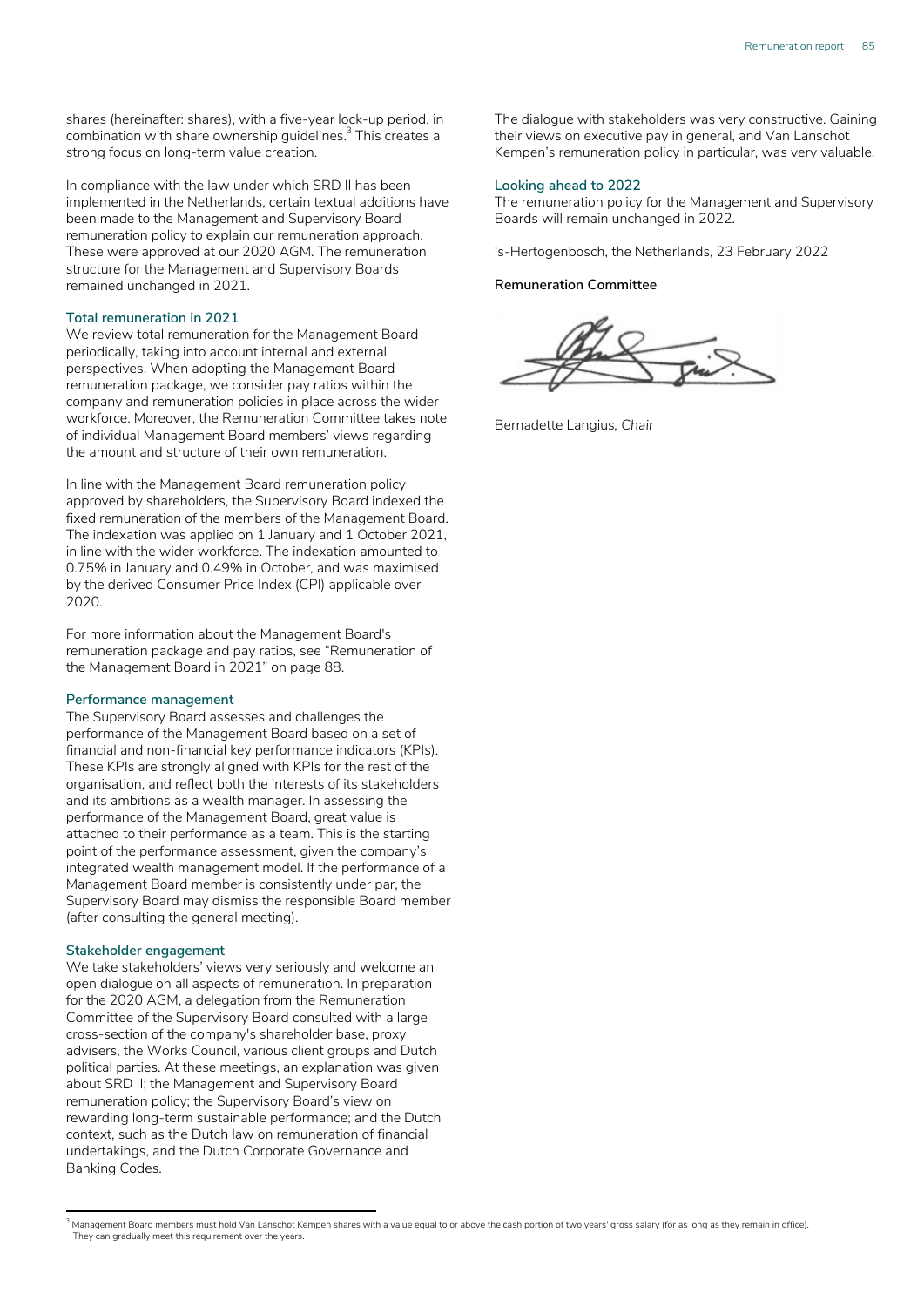# **Our approach to remuneration: rewarding long-term sustainable performance**

Our purpose is the preservation and creation of wealth, in a sustainable way, for our clients and the society we serve.

As a company, we believe that the generation of wealth and its redistribution through taxation are critical to the process of creating and maintaining stable, successful societies. Given that social cohesion necessitates such wealth creation, we believe that wealth management cannot be the preserve of a few but is a necessity for all. We create wealth, economic growth, jobs and tax income via our services to entrepreneurs, as well as contributing to the realisation of societal goals via the preservation and creation of wealth for asset owners, including private individuals and pension funds.

We believe that wealth is not just about financial assets; essential as these may be, wealth is about all the things that we value in life. In a broader sense, wealth represents the collective wisdom of a society and the cultural norms and values that sustain it. Although our primary objective is to help our clients with the financial aspects of wealth, we endeavour to serve their broader objectives as well.

We serve clients across the social spectrum and in several segments – Private Clients, Wholesale & Institutional Clients and Investment Banking Clients – as a trusted partner, and assist them in preserving and creating wealth sustainably. Investing for the long term is no longer just about looking for the greatest returns by a future date; it's also about ensuring the liveability of the planet for the generations to come. We believe that serving the long-term interests of our clients helps create a platform for sustainable investing and societal stability.

This view is reflected in our approach to remuneration. The remuneration of the Management Board consists of fixed remuneration only, and includes a large proportion in Van Lanschot Kempen shares (with a five-year lock-up period), creating a strong focus on the long-term continuity of the company and subsequent strong client relations.

### WE BELIEVE IN:

#### **Focusing on the long term**

Variable remuneration is scrutinised in Dutch society, especially in the financial sector. The use of variable remuneration can lead to a focus on short-term performance. As we believe in rewarding long-term sustainable performance, we ended all variable remuneration for the Management Board in 2015. Since then, we have only paid fixed remuneration to the Management Board.

#### **Rewarding sustainable performance**

We pay out a substantial proportion of fixed remuneration in shares to ensure our Board members focus on long-term, sustainable performance. To maximise this effect, these shares are subject to a five-year lock-up period (during which the shares cannot be sold).

#### **Creating a sense of ownership**

We believe in aligning our interests with those of our shareholders through a high level of personal share ownership. Our share ownership guidelines stipulate that Management Board members must hold Van Lanschot Kempen shares with a value equal to or above the cash portion of two years of their gross salary (for as long as they remain in office). If the share price is not performing, the Board members must keep increasing their holdings.

#### **Performance management**

The Supervisory Board assesses and challenges the performance of the Management Board based on a set of financial and nonfinancial KPIs. In assessing the Management Board's performance, great value is attached to their performance as a team. The Supervisory Board evaluates both the performance of the Management Board as a whole and that of the individual Management Board members on an annual basis. Performance discussions are held with the individual members. The Management Board also annually evaluates its own functioning as a whole and that of its individual members. If an individual Management Board member underperforms, they are held accountable. If no improvement is realised, the Management Board member can be dismissed by the Supervisory Board at any time (after consulting the annual general meeting).

Van Lanschot Kempen has developed a set of KPIs focusing on long-term value creation. These financial and non-financial KPIs reflect both the interests of stakeholders and our ambitions as a wealth manager. They are in line with the company's values and will be reassessed from time to time. The KPIs that are relevant from a strategy and stakeholder perspective are disclosed in the sections about our value creation per type of capital on pages 26-44. These KPIs are also applicable to the members of the Management Board. Van Lanschot Kempen aims for the KPIs and performance management applicable to the Management Board to be fully aligned with the rest of the organisation.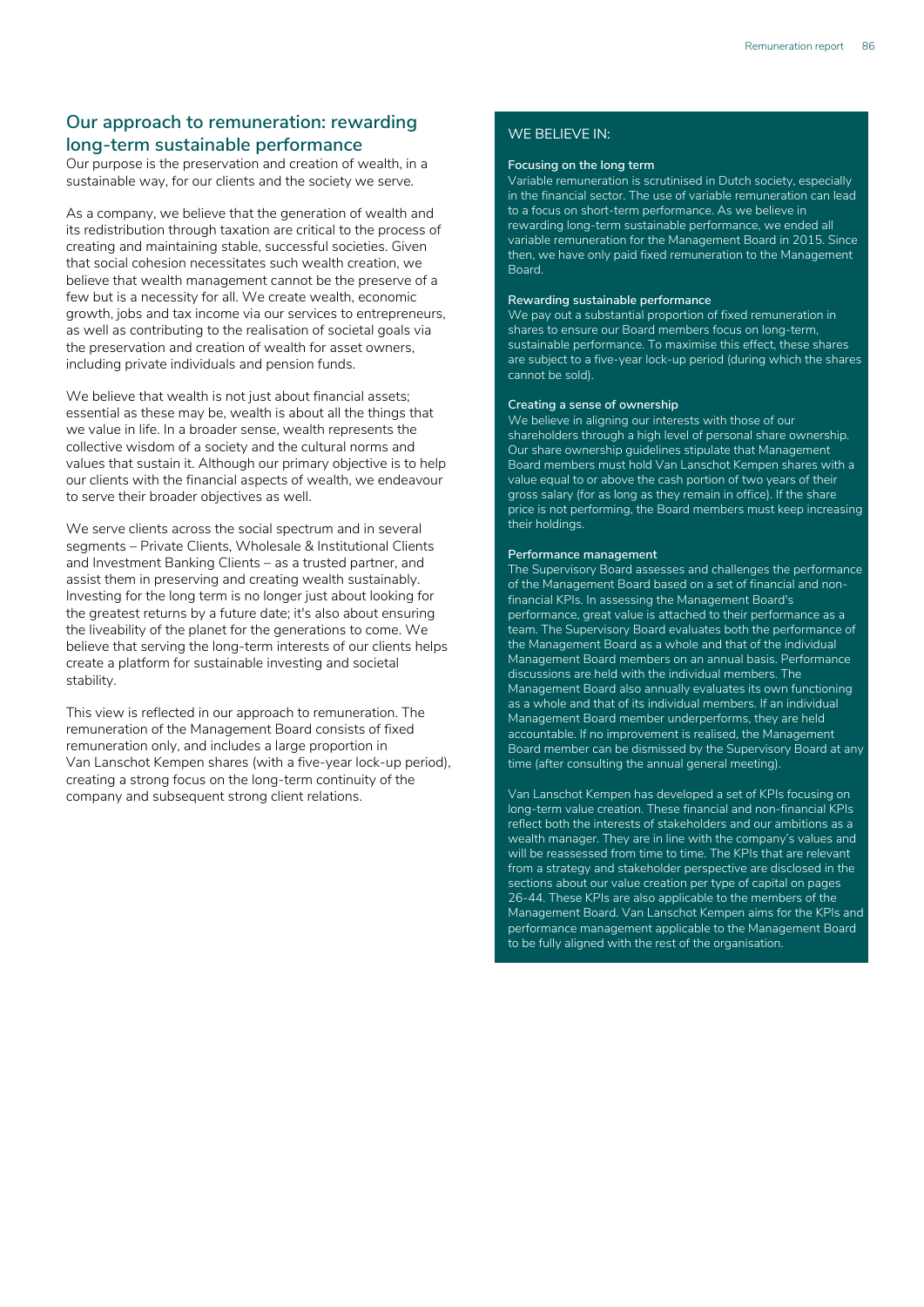## **Our remuneration policy at a glance**

The remuneration policy for members of Van Lanschot Kempen's Management Board was approved and adopted by the AGM on 28 May 2020, and applied from that date.

Our remuneration policy aims to ensure a balanced, sustainable and competitive remuneration package. The key features of our remuneration policy are as follows:

|                                     | Purpose                                                                                                                                                                                                                                                               | Operation                                                                                                                                                                                                                                                                                                                                                                                                                                                                                                                                                                                                                           |
|-------------------------------------|-----------------------------------------------------------------------------------------------------------------------------------------------------------------------------------------------------------------------------------------------------------------------|-------------------------------------------------------------------------------------------------------------------------------------------------------------------------------------------------------------------------------------------------------------------------------------------------------------------------------------------------------------------------------------------------------------------------------------------------------------------------------------------------------------------------------------------------------------------------------------------------------------------------------------|
| Fixed salary - cash                 | To reflect the scale and complexity of our<br>company, enabling us to attract and retain the<br>highest calibre talent needed to continue the<br>company's growth                                                                                                     | Fixed salary in cash, paid during the year in 12 instalments, taking into account the<br>following factors:<br>- Level of skill, experience and scope of responsibilities;<br>Business performance, scarcity of talent, economic climate and market<br>conditions:<br>- Developments elsewhere within Van Lanschot Kempen, including pay ratios;<br>Developments in our external comparator groups (which are used for reference<br>purposes only).                                                                                                                                                                                 |
| Fixed salary - shares               | To reflect the scale and complexity of our<br>company, enabling us to attract and retain the<br>highest-calibre talent needed; to align rewards<br>with long-term sustainable performance; and to<br>align the interests of the Management Board with<br>shareholders | Fixed salary in shares, paid in one instalment:<br>- A lock-up period of five years applies to these shares.                                                                                                                                                                                                                                                                                                                                                                                                                                                                                                                        |
| Indexation                          | To compensate for inflationary pressure on real<br>wages                                                                                                                                                                                                              | The remuneration of the Management Board can be increased annually at the<br>discretion of the Supervisory Board. The indexation is maximised by: i) the general<br>increase granted to the wider workforce; and ii) the derived CPI applicable over the<br>previous year. It will only be applied if: i) the overall performance of the<br>Management Board member is (at least) on target; and ii) it can be justified by the<br>financial performance of the company. The indexation is granted fully in cash.                                                                                                                   |
| Share ownership<br>quidelines       | To align the interests of the Management Board<br>with those of shareholders                                                                                                                                                                                          | Management Board members must hold Van Lanschot Kempen shares with a value<br>equal to or above the cash portion of two years' gross salary (for as long as they<br>remain in office). They can gradually meet this requirement over the years. If the<br>share price is not performing, the Management Board members must keep<br>increasing their holdings.                                                                                                                                                                                                                                                                       |
| Pension and disability<br>insurance | To secure income after retirement or in case of<br>disability                                                                                                                                                                                                         | - The members of the Management Board are responsible for their own pension<br>provision, towards which they receive a fixed cash payment of 30% of their fixed<br>remuneration. This percentage is in line with our reference market.<br>- They also receive a payment of 2.59% of their fixed remuneration for taking out<br>disability insurance.<br>- There are no early retirement schemes for Management Board members.<br>- We monitor external developments regarding alignment between executive<br>pensions and broader employee pension arrangements, and the possible impact<br>that these may have in the Netherlands. |

## **Remuneration of the Management Board in 2021**

In 2021, there were two Management Board appointments. Erik van Houwelingen was appointed as a member of the Management Board by the AGM on 27 May 2021. He has been Chair of Kempen Capital Management NV since November 2020 and is responsible for Investment Strategies & Solutions. His compensation is in line with the Management Board remuneration policy.

On 22 September 2021, Maarten Edixhoven was appointed as member and Chair of the Management Board by the extraordinary general meeting (EGM), effective 1 October 2021. His remuneration package is in line with the Management Board remuneration policy, as approved by the AGM on 28 May 2020. The main elements of the agreement for services between Maarten Edixhoven and Van Lanschot Kempen are specified in Appendix 3 to the agenda of the EGM. His remuneration consists of fixed remuneration only. This fixed remuneration is paid partly in cash and partly in depositary receipts for shares in Van Lanschot Kempen with a lock-up period. This aligns the Management Board members' interests with those of the shareholders.

The Supervisory Board indexed the fixed remuneration of the members of the Management Board. The indexation was applied on 1 January and 1 October 2021 (in line with the wider workforce). The indexation amounted to 0.75% in January and 0.49% in October, and was maximised by the derived CPI applicable over 2020. It was granted fully in cash, in accordance with the Management Board remuneration policy. The remuneration paid to the Management Board in 2021 and 2020 is presented in the table on the following page.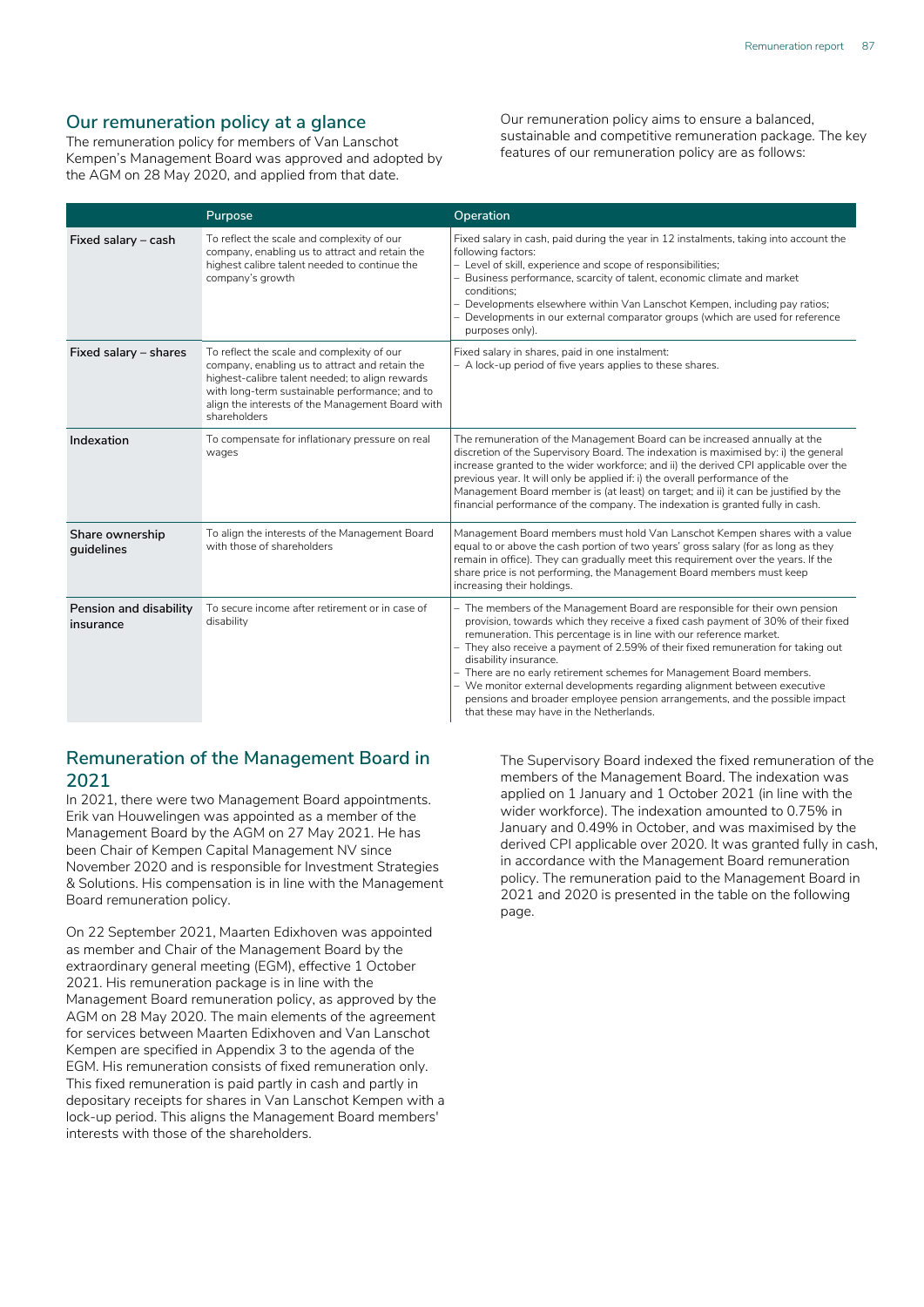#### **Total remuneration of the individual members of the Management Board in 2021<sup>4</sup>(€1,000)**

|                                     | Maarten<br>Edixhoven (from<br>1 October 2021) |      | Karl<br>Guha* (until 1<br>October 2021) |       | Constant<br>Korthout |      | Arjan<br>Huisman |      | Richard<br><b>Bruens</b> |      | Erik van<br>Houwelingen^ |      |
|-------------------------------------|-----------------------------------------------|------|-----------------------------------------|-------|----------------------|------|------------------|------|--------------------------|------|--------------------------|------|
|                                     | 2021                                          | 2020 | 2021                                    | 2020  | 2021                 | 2020 | 2021             | 2020 | 2021                     | 2020 | 2021                     | 2020 |
| Fixed salary in cash                | 201                                           | -    | 601                                     | 730   | 456                  | 415  | 456              | 415  | 456                      | 415  | 456                      |      |
| Fixed salary in shares <sup>5</sup> | 97                                            | -    | 291                                     | 388   | 312                  | 312  | 312              | 312  | 312                      | 312  | 312                      |      |
| Sign-on payment in cash             | 250                                           | _    |                                         | _     |                      | --   |                  | --   |                          |      |                          |      |
| Sign-on payment in shares           | 100                                           | _    |                                         | _     |                      | --   |                  | --   |                          |      |                          |      |
| <b>Total fixed salary</b>           | 648                                           | -    | 892                                     | 1.118 | 768                  | 727  | 768              | 727  | 768                      | 727  | 768                      |      |
| Pension and disability insurance    | 97                                            | -    | 291                                     | 381   | 251                  | 246  | 251              | 246  | 251                      | 246  | 251                      |      |
| Total remuneration <sup>o</sup>     | 745                                           | -    | 1,183                                   | 1.499 | 1,019                | 973  | 1.019            | 973  | 1,019                    | 973  | 1,019                    |      |

In response to the Covid-19 pandemic, the members of the Management Board decided to take a 10% pay cut on the cash component of their 2020 compensation on a voluntary basis, from 1 May until the end of 2020.

#### **Compliance with our remuneration policy4,5,6**

We have continued to ensure that decisions on Management Board remuneration are made in accordance with our policy, as approved by our shareholders and in the context of developments inside and outside Van Lanschot Kempen. We have not made use of any discretion when applying the policy, except for using the indexation clause for the Management Board.

#### **Total remuneration management**

We review total remuneration for the Management Board periodically, taking into account internal and external considerations.

#### **Internal pay ratios, fairness and wider workforce considerations**

When adopting the Management Board remuneration package, we consider pay ratios within the company – attaching importance to the need for a sound pay ratio. The development of the pay ratio is discussed annually with the Works Council.

A comparison of the CEO's remuneration package and the average labour  $\cos^{-7}$  of an employee within Van Lanschot Kempen results in a pay ratio of 11:1, the same as in 2020. Trade unions apply the rule of thumb that the pay ratio should be a maximum of 20:1.

As part of the review of Management Board remuneration, we take into account the remuneration policies in place across the wider workforce. This includes considering the structure of remuneration packages at each level of the business to ensure there is a strong rationale for how these evolve across the different levels of the organisation. For more detailed information on Management Board remuneration versus remuneration for the wider workforce (as well as company

performance), see "Supplementary disclosure related to Management Board remuneration" on page 90.

#### **External considerations**

We periodically assess the remuneration levels of the Management Board versus external market levels. For this purpose, we use a well-balanced, focused group of companies, which reflects our talent market for Management Board positions. This serves as one of many checks in the determination of remuneration levels.

We are convinced that market capitalisation does not drive talent. Our talent market is much broader than that of our direct competitors. This is evidenced by our current Management Board members, who were consistently hired from top-notch larger firms. The relevant market includes both financial services companies and non-financial industry companies, both Dutch and international, and companies that are similar to and larger in size than Van Lanschot Kempen. The relative size of the company versus our competitors drives the need to attract better people than the competition. Prompted by our business strategy, we are willing to pay for the best people in the market. Typically, this talent comes from companies that are larger than ours.

Our external reference market consists of the following types of company:

- **Specialist wealth management companies:** We are a (highly) specialist company and need to be able to attract specialists to further grow the business. As there are no other standalone specialist wealth management companies of comparable size in the Netherlands, we look at companies active in Western Europe. We take into account standalone companies, broadly comparable in terms of number of employees and type of professional setting.
- **Dutch banks:** Although not all of the country's banks are directly comparable in terms of activities and size, these companies are subject to the same regulatory framework and are part of the same public debate.

<sup>&</sup>lt;sup>4</sup> To be able to make a comparison between 2021 and 2020, the same definition of total remuneration (total fixed salary plus pension and disability insurance) has been used. Business expenses have not been included.

 $^5$  Expenses (in €1,000) recognised under IFRS-EU accounting for Van Lanschot Kempen shares differ due to treatment under IFRS 2. For 2021, expenses under IFRS for Maarten Edixhoven amounted to €219, for Karl Guha to €324 (2020: €432), for Constant Korthout to €348 (2020: €348), for Arjan Huisman to €348 (2020: €348), for Richard Bruens to €348 (2020: €348), and for Erik van<br>Houwelingen to €348. A proportion 19,456) while the other members of the Management Board each received 14,565 shares (2020: 15,677). The number of shares granted is based on the average share price for the first four trading days in January. For Maarten Edixhoven, it is based on the first four trading days in the month of joining Van Lanschot Kempen (October). For 2021, the average share price amounted to €21.44 in<br>Ianuary (2020: €19.92) and

<sup>&</sup>lt;sup>6</sup> Expenses recognised under IFRS-EU accounting for total remuneration differ due to treatment under IFRS 2. For 2021, expenses under IFRS for Maarten Edixhoven amounted to €863 (including<br>a buy-out of €200 of which €95 €1,055 (2020: €1,009), for Richard Bruens to €1,055 (2020: €1,009), and for Erik van Houwelingen to €1,055.

<sup>7</sup> The average labour cost is calculated by dividing total staff costs (excluding costs for redundancy, mobility, training and other staff costs) by the average number of FTFs working for Van Lanschot Kempen.

<sup>\*</sup> Karl Guha resigned as Chairman of the Management Board on 1 October 2021. He received remuneration under the same conditions for the remainder of 2021. Expenses recognised under IFRS-EU<br>⊃accounting for total remuneratio

<sup>^</sup> Remuneration reported as of 1 January 2021; Erik van Houwelingen was appointed as a member of the Management Board on 27 May 2021.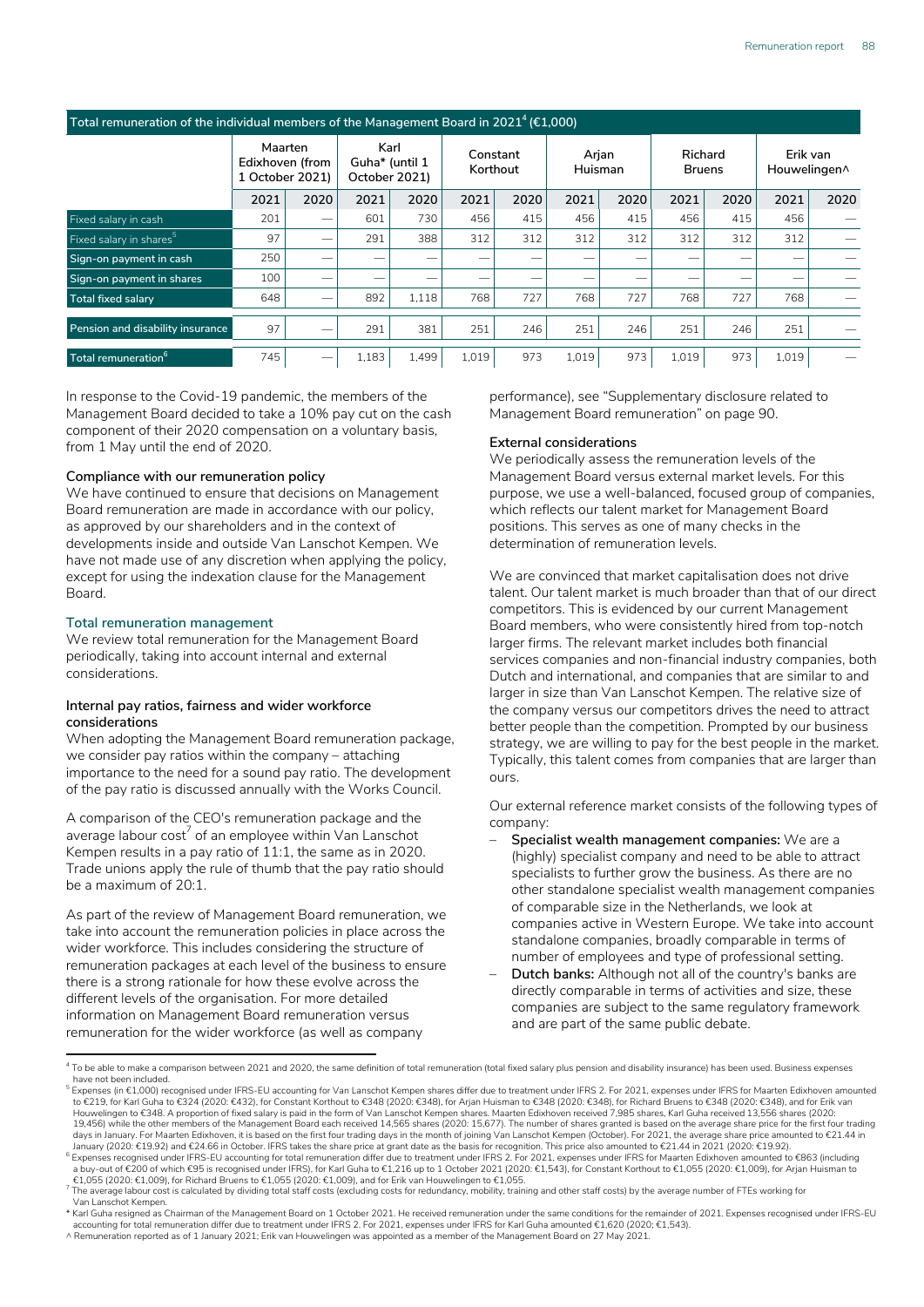**– Other Dutch companies:** Although other banks and specialist wealth management companies are important from a talent market perspective, our talent pool does not only consist of financial services companies. For example, in pursuing our wealth management strategy, professional qualifications are key – including the ability to adapt to technological changes. Because of this, our peer group also consists of other, non-financial Dutch companies. These companies are larger than ours, reflecting our experience that talent suitable for our Management Board is likely to be attracted (and lost) to larger companies.

The peer group is in line with requirements as laid down in the Dutch Banking Code. This code prescribes that the peer group should be composed of comparable positions both inside and outside the financial industry, including the relevant international context. If we change our remuneration policy in the future, we will also review our Management Board peer group. The composition of the peer group currently is set out in the table below.

| Management Board peer group                  |                  |                              |  |  |  |
|----------------------------------------------|------------------|------------------------------|--|--|--|
| Specialist wealth<br>management<br>companies | Dutch banks      | <b>Other Dutch companies</b> |  |  |  |
| BIL                                          | ABN AMRO         | Aegon                        |  |  |  |
| Degroof Petercam                             | <b>ING Groep</b> | ASMI                         |  |  |  |
| Julius Bär                                   | NIBC Bank        | <b>Boskalis Westminster</b>  |  |  |  |
| Quintet                                      | Rabobank         | <b>DSM</b>                   |  |  |  |
| Lombard Odier                                |                  | <b>KPN</b>                   |  |  |  |
| Vontobel                                     |                  | <b>NN Group</b>              |  |  |  |
|                                              |                  | Vopak                        |  |  |  |

As for the Management Board's overall total remuneration level, the objective is to remain competitive and to occupy a position below the median of the peer group. When establishing more specific positioning against market data, we take into account that some of the companies are substantially larger than ours. As a result, the current remuneration packages of our Management Board members occupy a position far below the median of the peer group.

Following feedback from stakeholders, in 2019 we asked Willis Towers Watson (WTW) to update the market assessment for the Management Board. No changes were made in the companies selected, but we asked WTW to benchmark one level deeper in the organisation for the larger firms in the peer group (at similar job levels). This means that our CEO was compared with positions that report to the CEO (CEO-1 level); for the other Management Board positions, divisional heads were included that report to CEO-1 level (i.e. CEO-2 level). As these positions do not have formal board responsibilities, a standard board premium (in line with market practice) was applied to the base salary levels. Based on this updated analysis, we found that the CEO and CFO are still placed below median market levels (in the 40<sup>th</sup> percentile for the CEO and 44<sup>th</sup> percentile for the CFO), while the other Management Board members are placed at median market levels.

#### **Management Board performance**

As indicated in our approach to remuneration, the performance of the Management Board is assessed based on non-financial and financial KPIs. For 2021, the following KPIs (selected from a strategic and stakeholder perspective) were included in the KPIs of the Management Board. For a comprehensive overview of the Management Board KPIs, see the sections about our value creation per type of capital on pages [26-44](#page--1-0).

|                                                                                                                                        |                       | $2021^8$             | assessment 2021 |
|----------------------------------------------------------------------------------------------------------------------------------------|-----------------------|----------------------|-----------------|
| CET 1 ratio                                                                                                                            | 15-17%                | 23.7%                |                 |
| Return on equity (CET 1)                                                                                                               | 10-12%                | 15.7%                |                 |
| Efficiency ratio                                                                                                                       | 70-72%                | 68.9%                |                 |
| Net Promoter Score (NPS)<br>a. Private Clients<br>b. Evi<br>c. Wholesale & Institutional Clients<br>Employer Net Promoter Score (eNPS) | 10<br>10<br>20<br>>10 | 36<br>15<br>38<br>13 |                 |
|                                                                                                                                        |                       |                      |                 |

l KPI more than achieved l KPI achieved l KPI almost achieved l KPI not achieved l KPI far from achieved



In addition to these, the members of the Management Board had KPIs regarding the level of operating expenses, run-rate revenue per client segment, active involvement in relevant M&A opportunities and risk appetite.

 $^{\text{8}}$  Van Lanschot Kempen set its targets for 2023. The 2021 targets differ from the 2023 targets because of the annual development towards these future goals.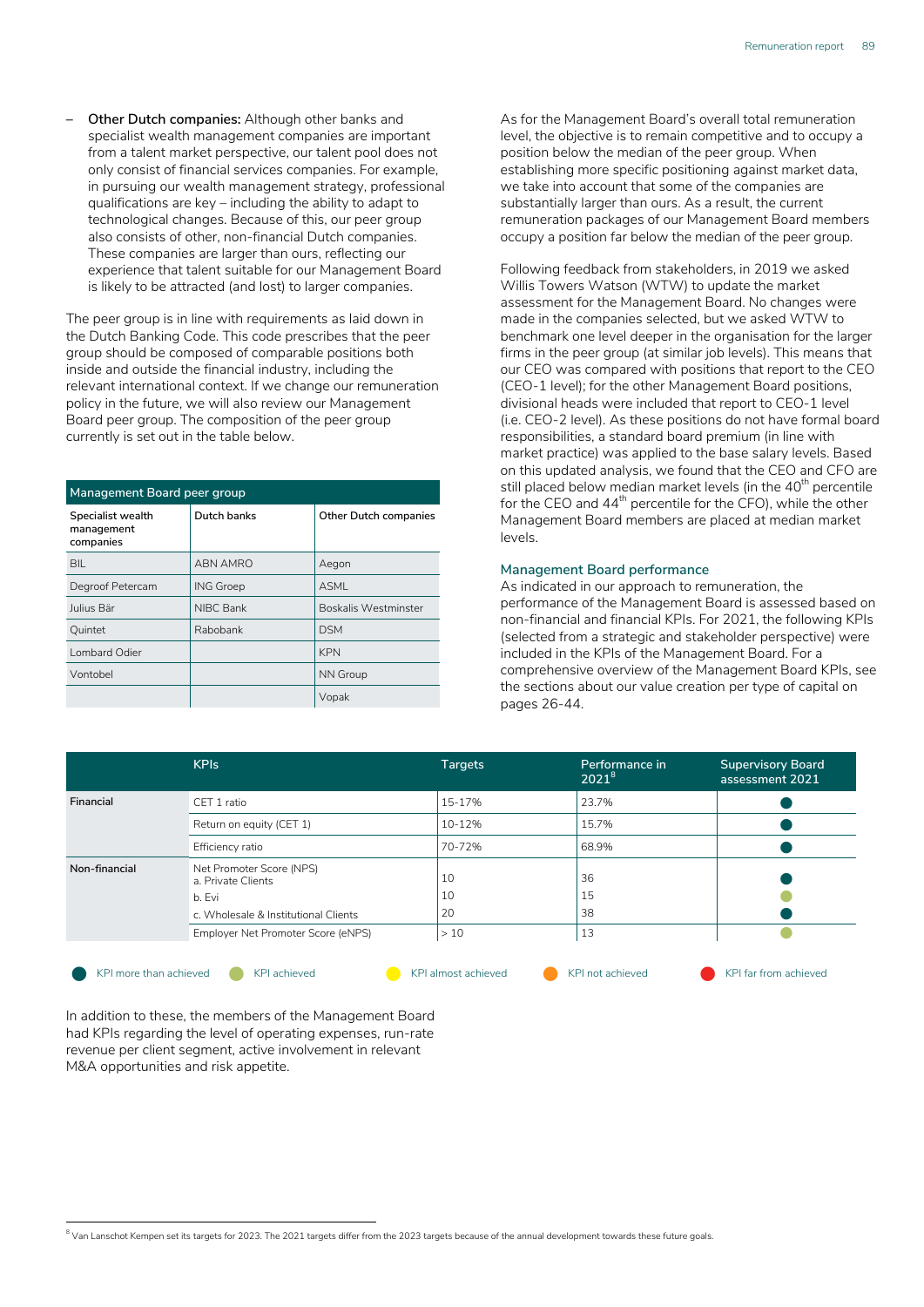# **Supplementary disclosure related to Management Board remuneration**

| Annual change in Management Board remuneration versus wider workforce and company performance <sup>9</sup> |       |       |       |       |       |       |
|------------------------------------------------------------------------------------------------------------|-------|-------|-------|-------|-------|-------|
|                                                                                                            | 2021  | 2020  | 2019  | 2018  | 2017  | 2016  |
| CEO remuneration $(\epsilon 1,000)^{10}$                                                                   | 1.576 | 1.499 | 1.538 | 1.538 | 1.229 | 1.194 |
| Other Management Board members' remuneration $^{10}$ (€1,000)                                              | 1.019 | 973   | 994   | 994   | 795   | 772   |
| Average employee remuneration $(\epsilon 1,000)^{11}$                                                      | 149   | 140   | 131   | 139   | 130   | 122   |
| Underlying net profit ( $\epsilon$ million)                                                                | 159.9 | 51.0  | 108.8 | 103.0 | 112.3 | 81.3  |

In response to the Covid-19 pandemic, the members of the Management Board decided to take a 10% pay cut on the cash component of their 2020 compensation on a voluntary basis, from 1 May until the end of 2020.

| Number of shares held by Management Board members in 2021 |                   |                |                      |                     |  |
|-----------------------------------------------------------|-------------------|----------------|----------------------|---------------------|--|
|                                                           | At 1 January 2021 | Bought/awarded | Sold/post-employment | At 31 December 2021 |  |
| Maarten Edixhoven (from 1 October 2021)                   |                   | 4,947          |                      | 4,947               |  |
| Karl Guha (until 1 October 2021)                          | 75.777            | 11,199         | _                    | 86.976              |  |
| Constant Korthout                                         | 71.756            | 9,024          | --                   | 80.780              |  |
| Arjan Huisman                                             | 51,369            | 9,024          | _                    | 60.393              |  |
| <b>Richard Bruens</b>                                     | 67.718            | 9,024          | _                    | 76.742              |  |
| Erik van Houwelingen                                      | 15.870            | 9.024          | _                    | 24.894              |  |
| Total                                                     | 282,490           | 52,242         | __                   | 334,732             |  |

At 31 December 2021, the members of the Management Board held no options for shares.

Loans to Management Board members are only granted within the scope of normal operations and in keeping with conditions laid down in the financial services regulations for directors of Van Lanschot Kempen, subject to the approval of the Remuneration Committee.

No advances or guarantees have been granted to members of the Management Board. No impairments or write-offs have occurred on loans granted to Management Board members.

| Loans to Management Board members at 31 December 2021 (€1,000) |                          |                          |                          |          |  |
|----------------------------------------------------------------|--------------------------|--------------------------|--------------------------|----------|--|
|                                                                | At 31 December 2021      | Repaid in the year       | Interest range           | Type     |  |
| Maarten Edixhoven                                              | $\overline{\phantom{a}}$ | $\overline{\phantom{a}}$ | $\overline{\phantom{a}}$ |          |  |
| Constant Korthout                                              | 675                      |                          | 1.25-1.70%               | Mortgage |  |
| Arjan Huisman                                                  | $\overline{\phantom{a}}$ | $\overline{\phantom{a}}$ | $\overline{\phantom{a}}$ |          |  |
| <b>Richard Bruens</b>                                          | 2.369                    | 29                       | 1.40-1.90%               | Mortgage |  |
| Erik van Houwelingen                                           | 2.015                    | 10                       | 1.45-2.10%               | Mortgage |  |
| Total                                                          | 5,059                    | 39                       |                          |          |  |

<sup>9</sup> " The Dutch implementation of SRD II requires disclosure of the compensation of the Supervisory Board members in a way that allows comparison. The members of the Supervisory Board received<br>fixed remuneration during the ye any variable remuneration. For more information, see "Remuneration of the Supervisory Board in 2021".

<sup>10</sup> Total remuneration awarded. In the case of the 2021 figures: Karl Guha's remuneration is reported up to 1 October. From 1 October, Maarten Edixhoven's remuneration is reported (excluding

sign-on payment).<br><sup>11</sup> As of 2020, an FTE equals 40 working hours for all employees, instead of 36 hours for some employees, as previously. This adjustment had an impact of around 40 FTEs as of 1 January 2020.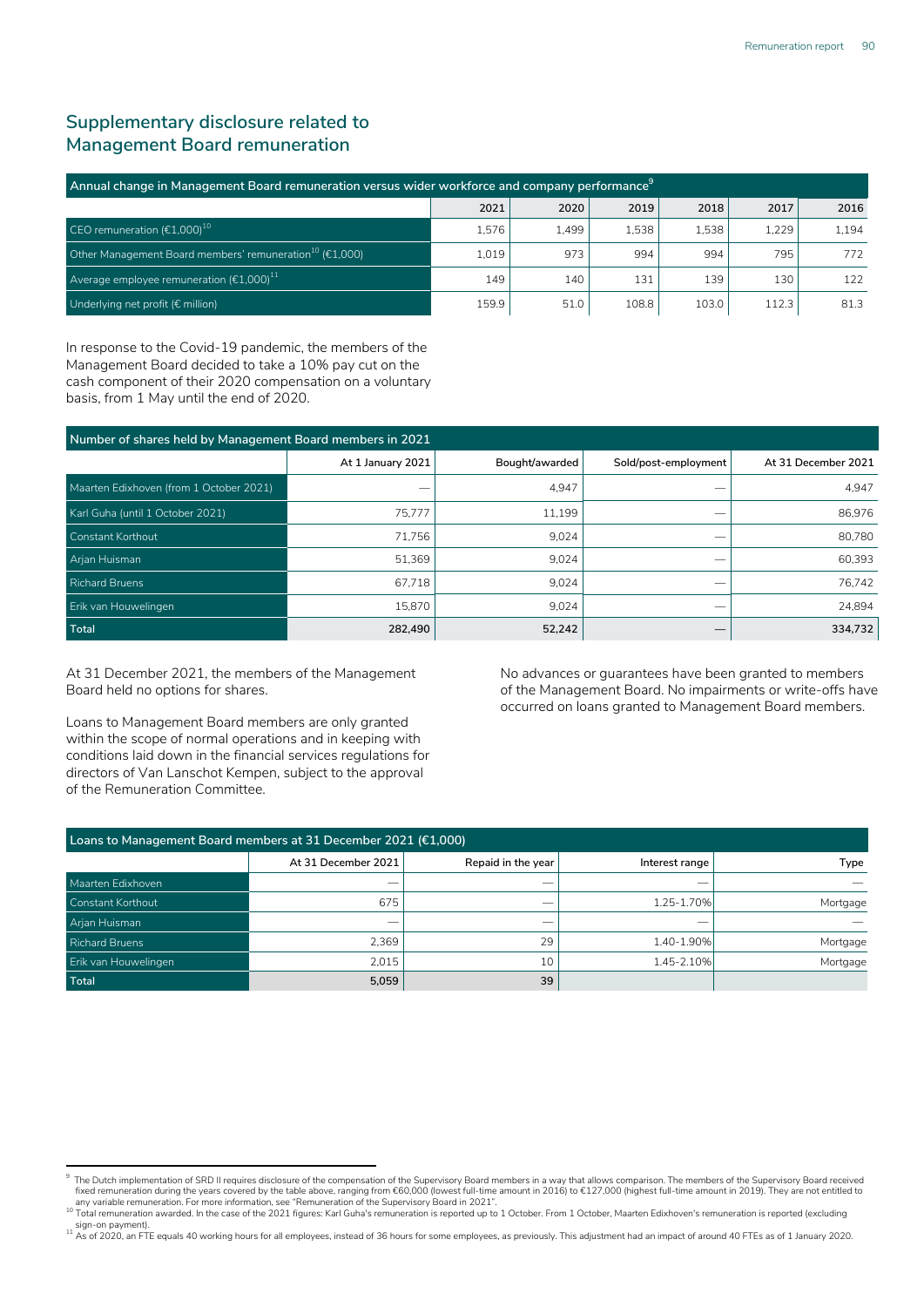# **Remuneration of the Supervisory Board in 2021**

The remuneration policy for members of the Supervisory Board was adopted by the AGM on 28 May 2020 and applied from that date. The remuneration of the Supervisory Board is summarised in the tables below.

| Remuneration of the<br><b>Supervisory Board</b> | Chair   | Vice-Chair | Member  |
|-------------------------------------------------|---------|------------|---------|
| Supervisory Board                               | €90.000 | €70.000    | €60.000 |
| Audit and Compliance<br>Committee               | €15.000 |            | €10.000 |
| <b>Risk Committee</b>                           | €15,000 |            | €10,000 |
| Remuneration Committee                          | €10.000 |            | €7.000  |
| Selection and Appointment<br>Committee          | €10.000 |            | €6.000  |

| Remuneration of the Supervisory Board in 2021 ( $£1,000$ ) |      |      |  |  |  |  |
|------------------------------------------------------------|------|------|--|--|--|--|
|                                                            | 2021 | 2020 |  |  |  |  |
| Frans Blom                                                 | 111  | 96   |  |  |  |  |
| <b>Manfred Schepers</b>                                    | 95   | 95   |  |  |  |  |
| Jeanine Helthuis (until 27 May 2021)                       | 35   | 83   |  |  |  |  |
| <b>Bernadette Langius</b>                                  | 80   | 80   |  |  |  |  |
| Maarten Muller                                             | 76   | 75   |  |  |  |  |
| Lex van Overmeire                                          | 85   | 85   |  |  |  |  |
| Karin Bergstein (from 28 May 2020)                         | 77   | 40   |  |  |  |  |
| Brigitte Boone (from 22 September 2021)                    | 19   |      |  |  |  |  |

No share-based remuneration, loans, advances or guarantees have been granted to the members of the Supervisory Board.

The Supervisory Board peer group is composed of Dutch banks and Dutch listed companies that operate a two-tier board structure. As a specialist wealth manager in the financial sector, Van Lanschot Kempen wants to be able to appoint and retain high-quality Supervisory Board members. If we change our remuneration policy in the future, we will also review our Supervisory Board peer group.

| Supervisory Board peer group |                                                 |                     |  |  |  |
|------------------------------|-------------------------------------------------|---------------------|--|--|--|
| Dutch banks                  | Dutch companies with a two-tier board structure |                     |  |  |  |
| ABN AMRO                     | Aegon                                           | <b>KPN</b>          |  |  |  |
| <b>ING Groep</b>             | Ahold Delhaize                                  | NN Group            |  |  |  |
| NIBC Bank                    | Akzo Nobel                                      | Philips             |  |  |  |
| Rabobank                     | <b>ASML Holding</b>                             | Randstad Holding    |  |  |  |
|                              | <b>Boskalis Westminster</b>                     | <b>SBM Offshore</b> |  |  |  |
|                              | <b>DSM</b>                                      | Vopak               |  |  |  |
|                              | Heineken                                        | Wolters Kluwer      |  |  |  |

## **Remuneration of other employees**

We aim to provide a remuneration package for all employees that is competitive and fair. Our remuneration policy for other employees is in line with our strategy and purpose, and contributes to long-term value creation.

#### **Fixed remuneration**

Employees' fixed remuneration reflects their relevant work experience and organisational responsibilities. In 2019, we implemented a new job and career framework that consistently links the weight of each job to a pay line. The pay lines are based on external market data and are differentiated to ensure we pay competitive salaries across the organisation. The pay lines are fully transparent, promote better pay-for-performance focus, and have been set up with clear guidelines on pay-related decisions and governance.

#### **Equal pay**

Van Lanschot Kempen operates a merit-based remuneration policy, seeking not to discriminate on the basis of gender, age, nationality, social status or cultural background. We periodically investigate this and, if necessary, make adjustments to equalise pay. In 2021, we further analysed the gender pay gap at different levels in the organisation to determine whether there are any unexplained differences. As a result, we concluded that our unexplained (corrected) gender pay gap is under 4%. While there is work to be done to correct this, it compares favourably with the average pay gap in the Netherlands of 5.5% and the average within Dutch financial institutions of 13%.

#### **Variable remuneration**

Our variable remuneration policies cover all employees (excluding the members of the Management Board). Each individual grant is subject to meeting the criteria as described in this section.

Our variable remuneration policies comply with all relevant laws and regulations. The average variable remuneration of all Van Lanschot Kempen employees who work (largely) in the Netherlands does not exceed 20% of their fixed remuneration. However, for a small number of employees, we may grant variable remuneration of up to 100% of fixed remuneration. These deviations require separate approval from the Supervisory Board.

#### **Variable remuneration funding**

The Management Board annually establishes a variable remuneration pool, from which individual variable remuneration awards are made. The size of the pool (or the pool funding) depends on achievement of financial and nonfinancial KPIs, and is subject to Supervisory Board approval. Once the size of the variable remuneration pool has been established, the Management Board decides how the pool will be allocated.

### **Variable remuneration allocation**

The individual allocation of variable remuneration depends on individual performance, market competitiveness and special factors.

Individual performance is measured by assessing the achievement of KPIs, as set at the beginning of the year. These indicators can be financial and non-financial, with some departments applying only non-financial criteria. For the departments that use both financial and non-financial indicators, at least 50% of the allocation of any variable remuneration is based on non-financial criteria, such as showing the desired professional behaviour, improving client satisfaction, developing new products or solutions for clients, and improving internal processes, policies or systems. The financial performance indicators include nothing that might encourage irresponsible risk-taking.